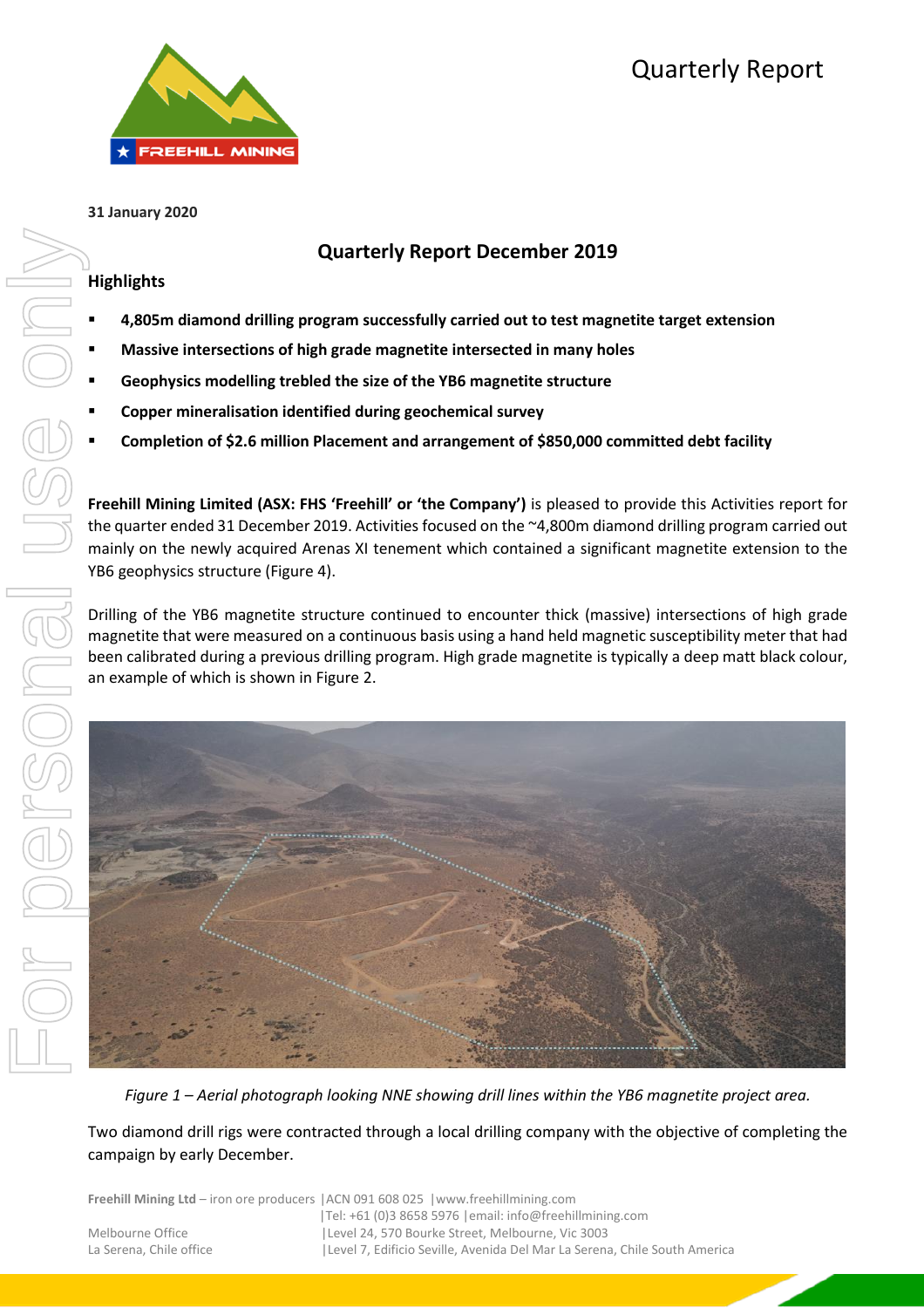The maiden drilling campaign in late 2018 identified a southern trending series of mineralised holes that included a high-grade hole (YB-016) in the northern portion of the YB6 structure. That hole contained 120m averaging 30% Fe, including 16m near surface at 61% Fe (See Table 1). A geophysical survey completed by Freehill provided the confidence to carry out the current drilling campaign on the Company's newly acquired Arenas XI tenement immediately to the south of YB-016.

| Hole ID    | <b>Interval</b> | <b>Intersection</b> | <b>Significant High Grade intersections</b> |
|------------|-----------------|---------------------|---------------------------------------------|
| Hole YB016 | 172m            | 14m-186m            | 24.4%Fe                                     |
| including  | 38 <sub>m</sub> | $14m-52m$           | 41.7%Fe                                     |
| including  | 16 <sub>m</sub> | $20m-36m$           | 61.0 %Fe                                    |
| including  | 16m             | $36m-52m$           | 29.4%Fe                                     |
|            |                 |                     |                                             |

*Table 1 – RC hole YB016 drilled in the northern portion of the YB6 structure during the November 2018 drilling campaign showing exceptional grades and structure thickness.*

Initial drilling has shown that high grade mineralisation extends deeper than initially indicated by the 3D inversion model. A significant number of drill core intersections show the distinct black colouration typical of high grade magnetite and verified by magnetic susceptibility readings that are providing indicative iron grade estimates (see ASX release *More High Grade Magnetite Intersected at Yerbas Buenas*, 2 December 2019). Given these developments, the total number of metres drilled scheduled for the campaign was increased.



*Figure 2 – Drill core trays 28, 29 & 30 from Hole YB031 showing black colouration, typical of 'massive' high grade magnetite intersections. Core represents intervals 108-117m* 



*Figure 3 – Diamond drilling underway on Arenas XI tenement and YB6 structure 3D inversion model showing thickening and dipping of the structure toward southern end*

**Freehill Mining Ltd** – iron ore producers |ACN 091 608 025 |www.freehillmining.com |Tel: +61 (0)3 8658 5976 |email: info@freehillmining.com Melbourne Office |Level 24, 570 Bourke Street, Melbourne, Vic 3003 La Serena, Chile office | Level 7, Edificio Seville, Avenida Del Mar La Serena, Chile South America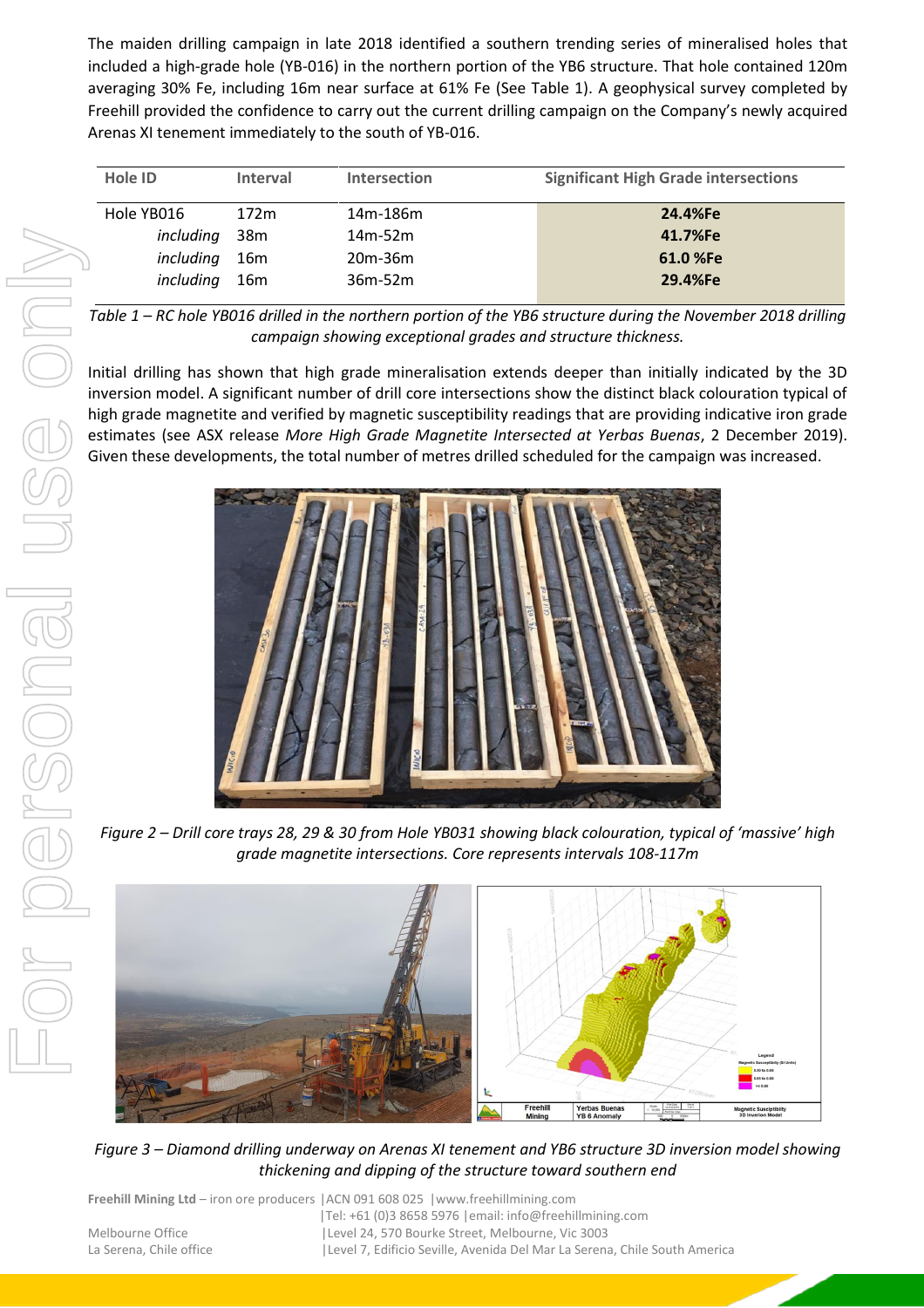

*Figure 4 – Newly acquired Arenas XI tenement shown by white tenement boundary and containing significant extension to the YB6 magnetite structure. 2018 RC drilling shown in northern portion and 2019 diamond drilling predominantly done in southern portion*

Previous mapping for copper mineralisation and two Induced Polarisation geophysics surveys carried out in late 2018 and early 2019 identified two large IP anomalies and those targets were scheduled for testing during the current diamond drilling program to establish the level of copper and gold mineralisation in the anomalies. A single 400m diamond hole was able to be completed before the Christmas break with core currently being logged and assessed.

The potential presence of copper and gold is consistent with the area's regional geology. The area's potential is evidenced by numerous artisanal copper and gold tunnels and diggings within several hundred metres of the anomaly that Freehill will test.

Analysis of the geochemical results and mapping survey (see ASX release *Significant Indication of Copper Mineralisation Identified*, 9 December 2019) highlighted a number of Cu, Au and Fe anomalies in the northeastern portion of Freehill's tenements.

## **Events subsequent to the end of the quarter**

Early in the current quarter, Freehill reported first assays from two holes from the diamond drill program referenced above and the Company is very encouraged by the quality and grade of the magnetite intercepted (see ASX release *Assays Confirm More High Grade Magnetite at Yerbas Buenas*, 28 January 2020). Significant intersections of magnetite encountered in the first two holes assayed include:

## o **YB-03 202m @ 25.6% Fe (from 38 metres)**

- **Including 56m @ 49.1% Fe (from 88 metres)**
- **Including 14.6m @ 64.6% Fe (from 108 metres)**

**Freehill Mining Ltd** – iron ore producers |ACN 091 608 025 |www.freehillmining.com

|Tel: +61 (0)3 8658 5976 |email: info@freehillmining.com Melbourne Office |Level 24, 570 Bourke Street, Melbourne, Vic 3003 La Serena, Chile office | Level 7, Edificio Seville, Avenida Del Mar La Serena, Chile South America